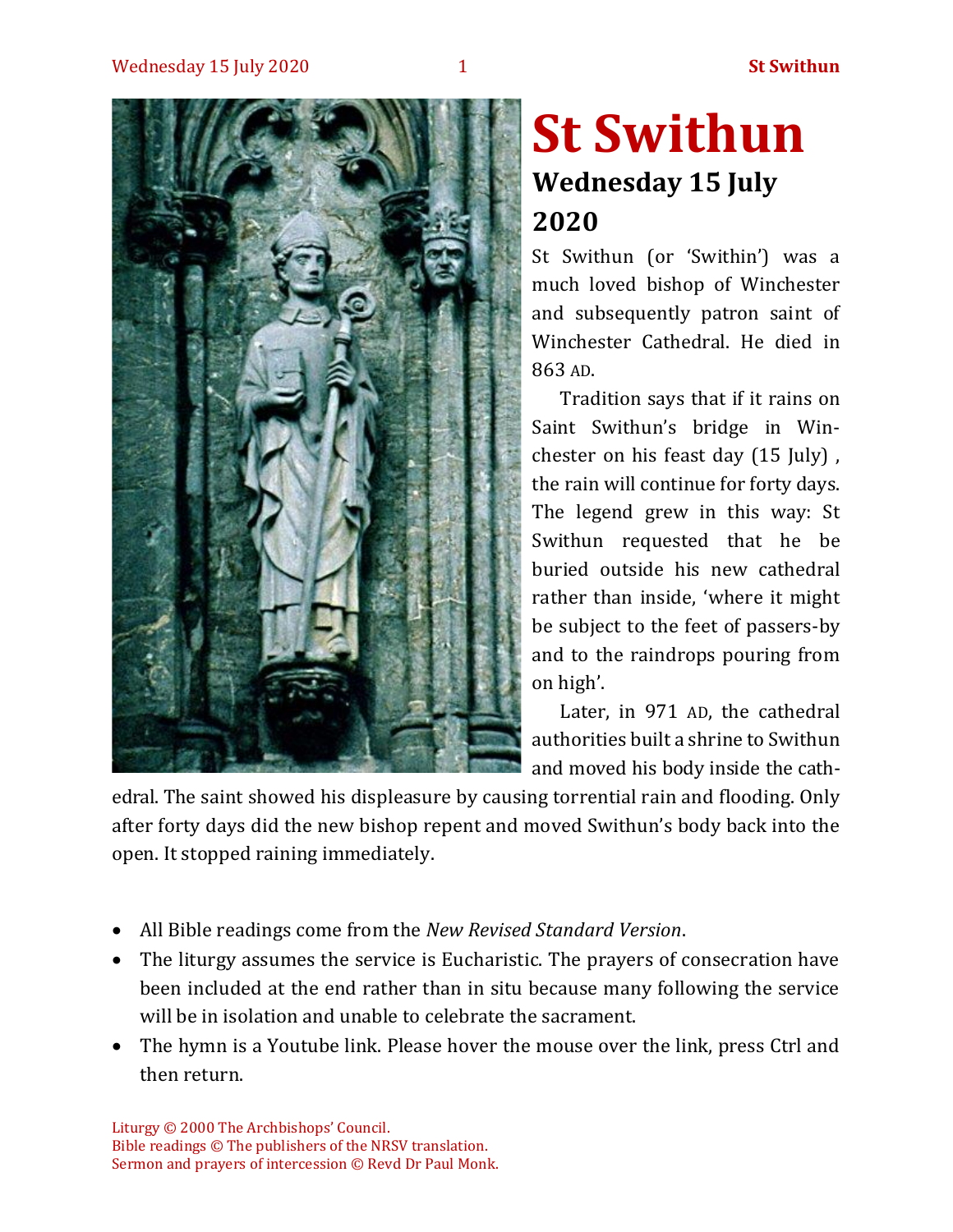HYMN **[Take my life and let it be](https://www.youtube.com/watch?v=9speOjVQ3ZA)** (please click on this link to hear the hymn)

# **The welcome**

In the name of the Father, and of the Son, and of the Holy Spirit

All **Amen.**

The Lord be with you

All **And also with you.**

# **The Preparation**

All **Almighty God, to whom all hearts are open, all desires known, and from whom no secrets are hidden: cleanse the thoughts of our hearts by the inspiration of your Holy Spirit, that we may perfectly love you, and worthily magnify your holy name; through Christ our Lord. Amen.**

Our Lord Jesus Christ said:

The first commandment is this: 'Hear, O Israel, the Lord our God is the only Lord. You shall love the Lord your God with all your heart, with all your soul, with all your mind, and with all your strength.'

And the second is this: 'Love your neighbour as yourself.'

There is no other commandment greater than these.

On these two commandments hang all the law and the prophets.

#### All **Amen. Lord, have mercy.**

Christ calls us to share the heavenly banquet of his love with all the saints in earth and heaven. Therefore, knowing our unworthiness and sin, let us confess our sins in penitence and faith, firmly resolved to keep God's commandments and to live in love and peace with all.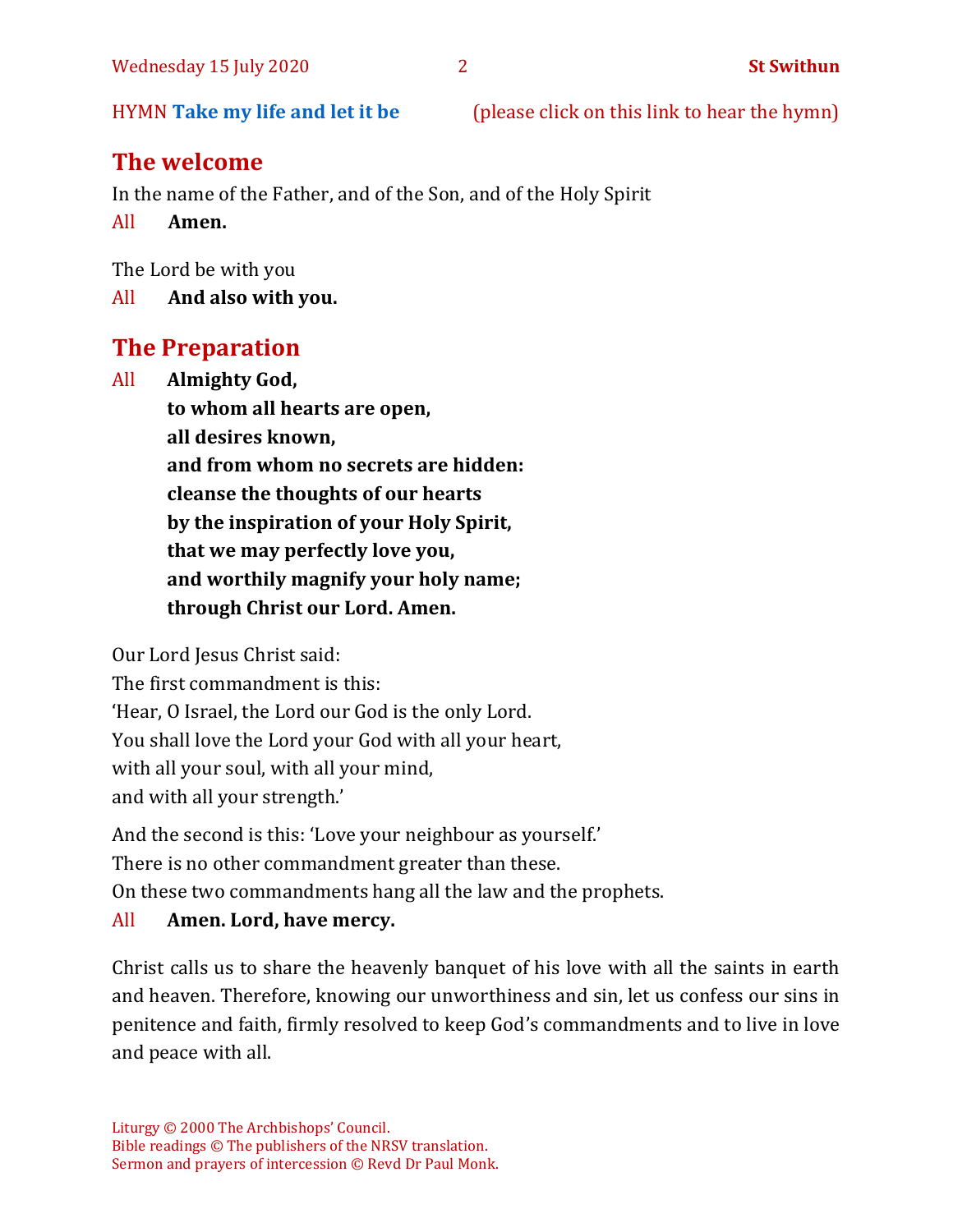All **Almighty God, our heavenly Father, we have sinned against you and against our neighbour in thought and word and deed, through negligence, through weakness, through our own deliberate fault. We are truly sorry and repent of all our sins. For the sake of your Son Jesus Christ, who died for us, forgive us all that is past and grant that we may serve you in newness of life to the glory of your name. Amen.**

Almighty God, who forgives all who truly repent, have mercy upon you, pardon and deliver you from all your sins, confirm and strengthen you in all goodness, and keep you in life eternal; through Jesus Christ our Lord. All **Amen.**

## **The Gloria**

This version of the Gloria is sung to the tune of 'Cwm Rhondda'. Click **[here](https://www.youtube.com/watch?v=BtGhnEwY74E)** for the tune.

All **Glory be to God in Heaven, Songs of joy and peace we bring, Thankful hearts and voices raising, To creation's Lord we sing. Lord we thank you, Lord we praise you, Glory be to God our King: Glory be to God our King.**

**Lamb of God, who on our shoulders, Bore the load of this world's sin;**

Liturgy © 2000 The Archbishops' Council. Bible readings © The publishers of the NRSV translation. Sermon and prayers of intercession © Revd Dr Paul Monk.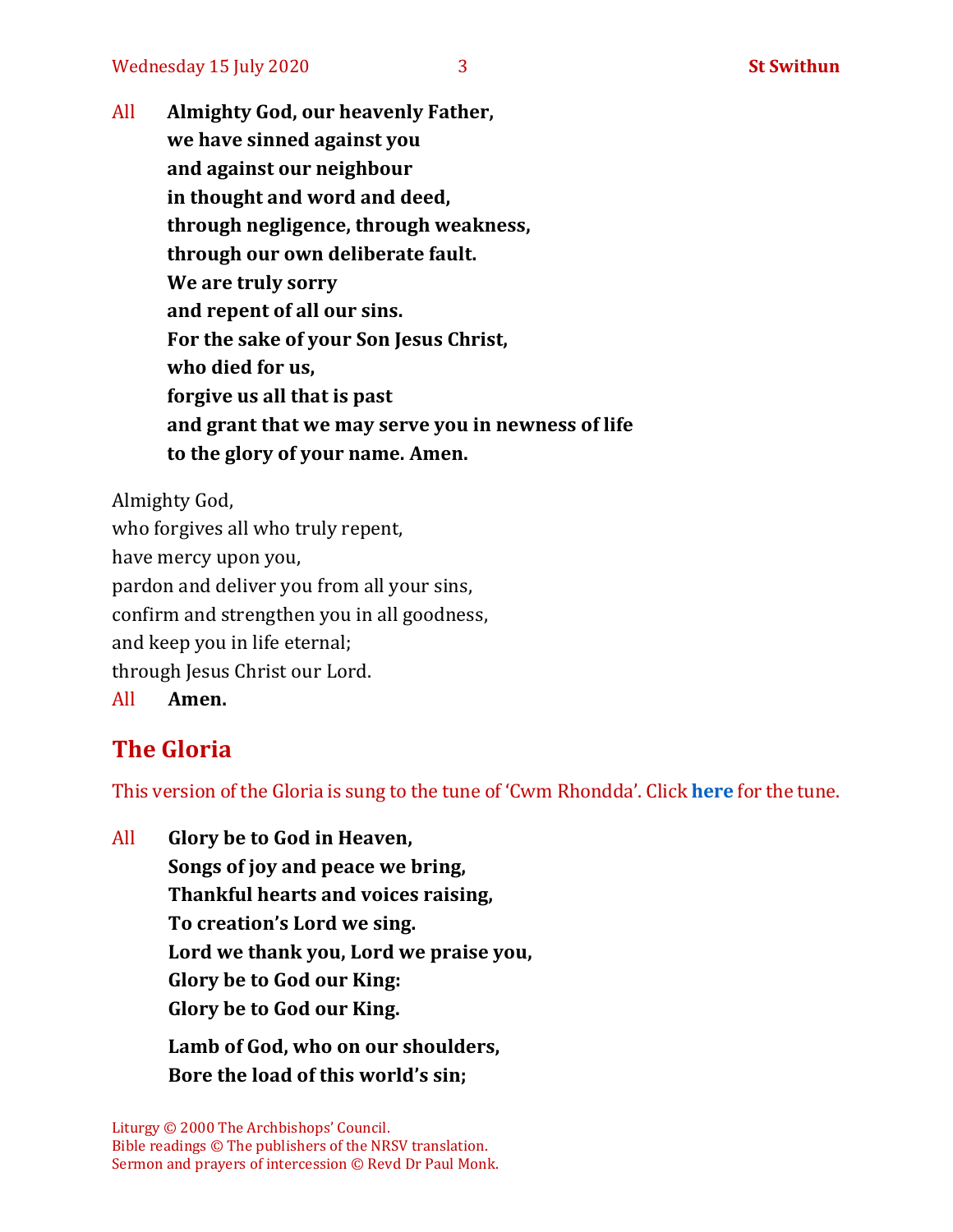**Only Son of God the Father, You have brought us peace within. Lord, have mercy, Christ have mercy, Now your glorious reign begin: Now your glorious reign begin.**

**You O Son of God are Holy, You we praise with one accord. None in heav'n or earth is like you, Only you are Christ the Lord. With the Father and the Spirit, Ever worshipped and adored: Ever worshipped and adored.**

## **The Collect for St Swithun**

Almighty God, by whose grace we celebrate again the feast of your servant Swithun: grant that, as he governed with gentleness the people committed to his care, so we, rejoicing in our Christian inheritance, may always seek to build up your Church in unity and love; through Jesus Christ your Son our Lord, who is alive and reigns with you, in the unity of the Holy Spirit, one God, now and for ever.

All **Amen.**

## **First reading**

A reading from the Prophecy of Isaiah

My son, do not forget my teaching, but keep my commands in your heart, for they will prolong your life many years and bring you peace and prosperity.

Let love and faithfulness never leave you; bind them around your neck, write them on the tablet of your heart. Then you will win favour and a good name in the sight of God and man.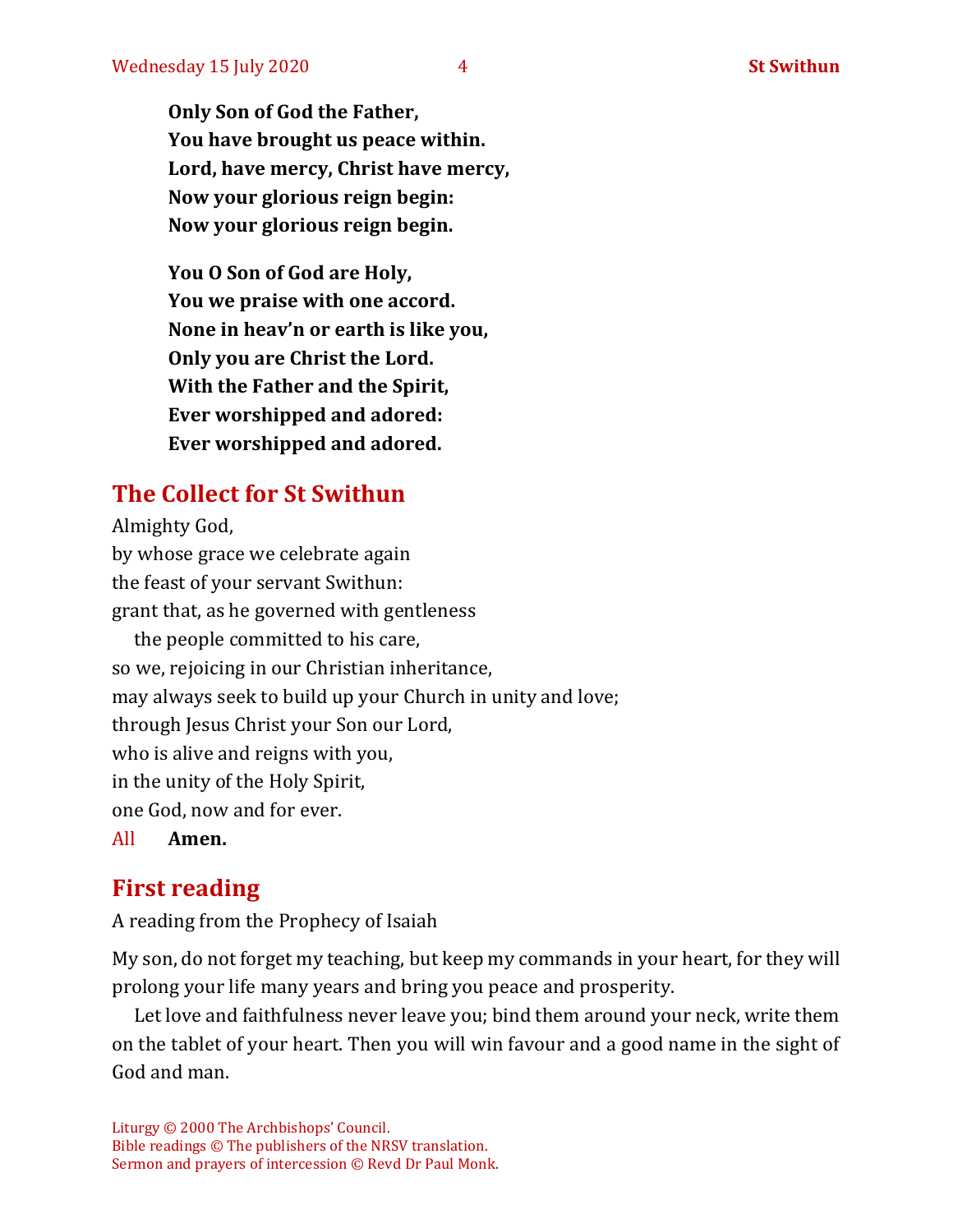Trust in the Lord with all your heart and lean not on your own understanding; in all your ways submit to him, and he will make your paths straight. Do not be wise in your own eyes; fear the Lord and shun evil. This will bring health to your body and nourishment to your bones. *Proverbs 3:1–8*

This is the Word of the Lord

All **Thanks be to God.**

### **Second reading**

A reading from St Paul's Second Letter of Paul to the Corinthians.

Be patient, then, brothers and sisters, until the Lord's coming. See how the farmer waits for the land to yield its valuable crop, patiently waiting for the autumn and spring rains. You too, be patient and stand firm, because the Lord's coming is near. Don't grumble against one another, brothers and sisters, or you will be judged. The Judge is standing at the door! Brothers and sisters, as an example of patience in the face of suffering, take the prophets who spoke in the name of the Lord. As you know, we count as blessed those who have persevered. You have heard of Job's perseverance and have seen what the Lord finally brought about. The Lord is full of compassion and mercy. *James 5:7–11, 13–18*

This is the Word of the Lord

All **Thanks be to God.**

# **Gospel reading**

Hear the Gospel of our Lord Jesus Christ according to Matthew

#### All **Glory to you O Lord.**

Jesus said, 'You have heard that it was said, "Love your neighbour and hate your enemy." But I tell you, love your enemies and pray for those who persecute you, that you may be children of your Father in heaven. He causes his sun to rise on the evil and the good, and sends rain on the righteous and the unrighteous. If you love those who love you, what reward will you get? Are not even the tax collectors doing that? And if you greet only your own people, what are you doing more than others? Do not even pagans do that? Be perfect, therefore, as your heavenly Father is perfect.'

This is the Gospel of the Lord *Matthew 5:43–end*

#### All **Praise to you O Christ.**

Liturgy © 2000 The Archbishops' Council. Bible readings © The publishers of the NRSV translation. Sermon and prayers of intercession © Revd Dr Paul Monk.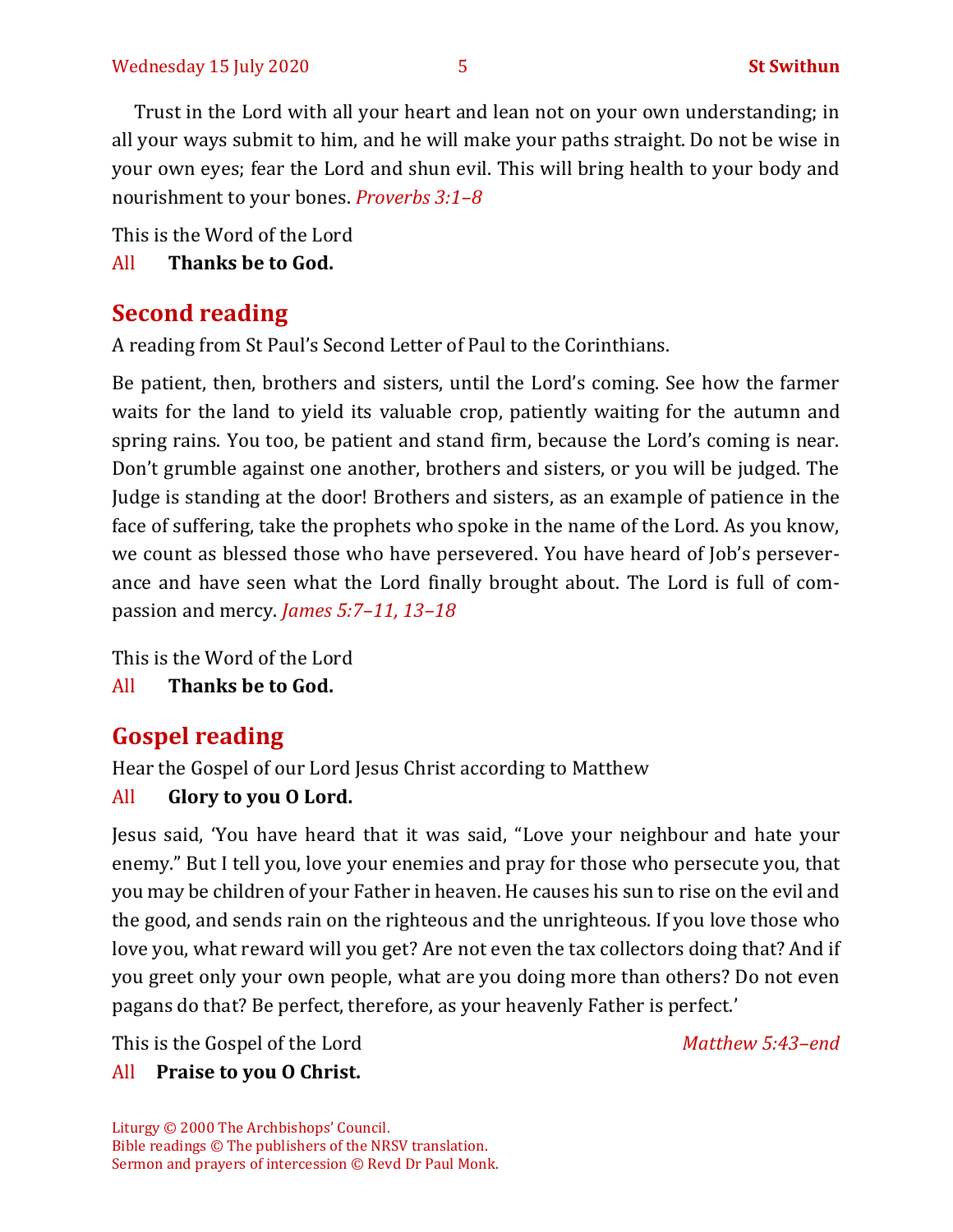#### **Sermon**

When I think of St Swithun I immediately think of Winchester flooding after forty days of incessant rain. That's why, as I approach the date of 15 July, I become edgy and hope the weather will hold. I become neurotic as the day dawns and start trying to bargain with the weather: 'Stay dry and I'll …' which is ridiculous because the story was invented by the monks of Winchester in the fourteenth century. It was a way of advertising their famous saint, and of increasing the numbers of pilgrims paying to see his tomb. The story is completely bogus: it's bad meteorology, bad history, and it's also bad Christianity because a genuine saint would not be vindictive in such a way.

The problem with the story of St Swithun (and so many others like it) is the way we respond to it. Perhaps we want it to be true or perhaps we dismiss it without reading it. It illustrates the way some of us prefer superstition to genuine faith. We read it then try to forecast the weather or we work out why anyone who suggests such a silly story should be ignored. We need a better response.

So often, we read things a story rather than take something out of it. The distinction is important: the person who decides the content of a story before it's explained is tempted to accept or reject other evidence in order to make it fit our preconceived ideas. By contrast, the person who reads a story in order to find what's real will change their minds when new data come their way and let the story become bigger and more accurate. The first person needs the story to be corroborate their preconceived ideas while the second wants the truth.

And a related problem is the way we so often follow the first type of person when we think we're following the second.

Jesus tells us to love the Lord our God with all our heart, all our soul, all our mind and all our strength. Here, 'Loving God with our mind' means thinking through our faith because we want to serve God better. This part of Jesus' command is therefore customised because we all think differently.

God is loving so we will never ask us to do anything that cannot be achieved. When God tells us to love God with all our mind, He wants is us to push ourselves a little, move out of our comfort zones but only as far as we are able. Requiring us to achieve the impossible would be unfair and cruel.

God is delighted each time we truly push ourselves to become better disciples. He accepts all genuine efforts. That's what Jesus is talking about: pushing ourselves to live a better faith is trying to be 'perfect as our heavenly Father is perfect.' And that's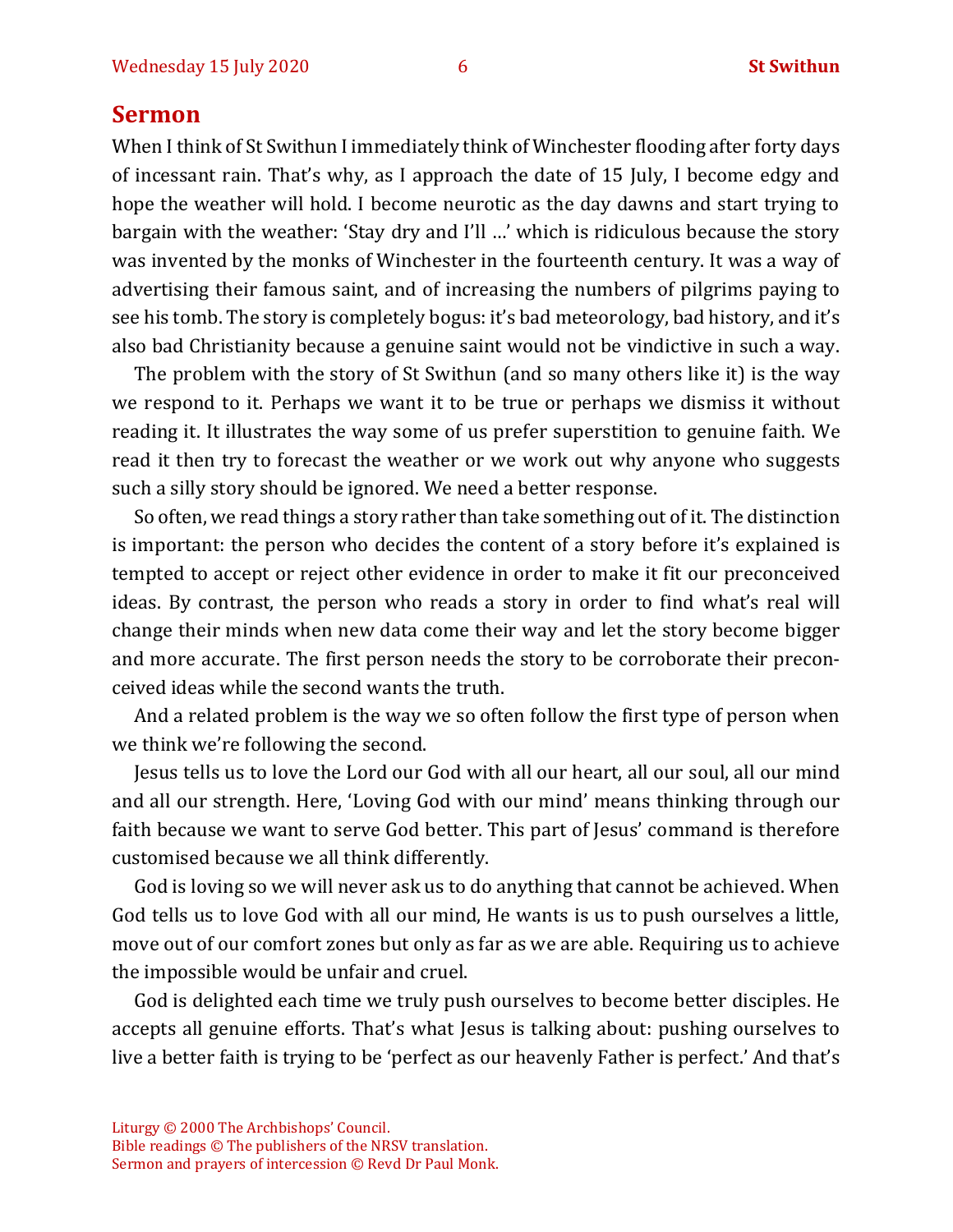what the reading in Proverbs is talking about, although it's framed in terms of faithfulness to Scripture. But the task *is* achievable because God Himself gives us the Holy Spirit to help attain such a holy goal.

# **Prayers of intercession**

Almighty God, thank you that you have made us in Your image. We are sorry for every time we harm that image. Help us to become better disciples, people for whom Your name is holy.

Lord in your Mercy

#### All **Hear our prayer**

We thank You for the Church of Christ. We ask that you guide and guard the Church, protecting it as it tries to serve You: seeking You rather than serving itself with You as its excuse.

Lord in your Mercy

#### All **Hear our prayer**

Loving Creator, we pray for the world. We pray for those who with influence in the world, asking that you inspire them to use their power for good. Change the world through them: that Your Kingdom may come here on earth as it is in heaven.

Lord in your Mercy

#### All **Hear our prayer**

Father God, ask your help on our friends, families and neighbours *(in particular … )* at that you will meet with them intimately and heal them.

Lord in your Mercy

#### All **Hear our prayer**

Loving God, we pray for those who have died: those who died today, those who died alone, and those whose anniversary of death is near. *(in particular … )* Lord in your Mercy

#### All **Hear our prayer**

Merciful Father,

All **accept these prayers for the sake of your Son, our Saviour Jesus Christ. Amen.**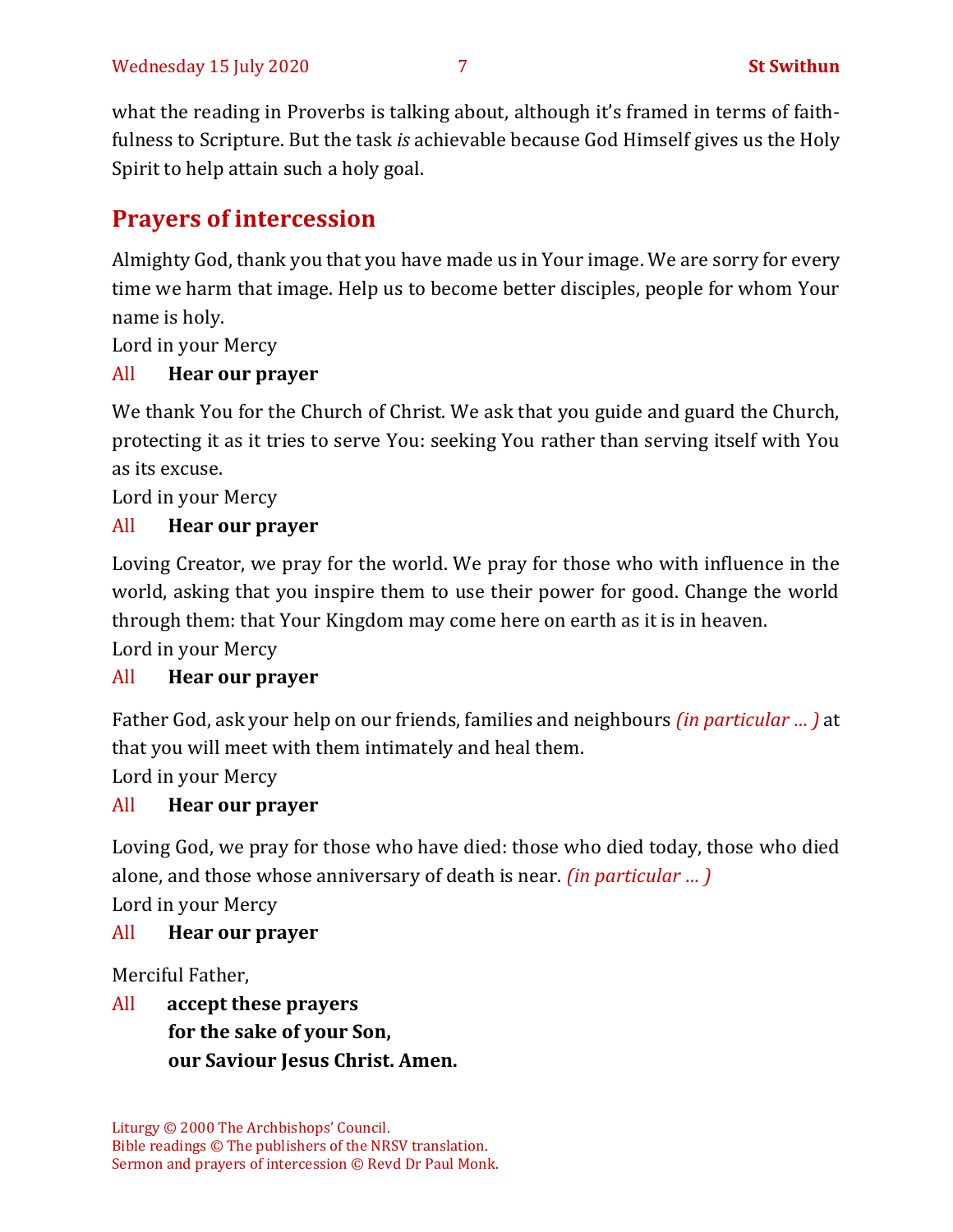# **The peace**

May the God of peace sanctify you: may he so strengthen your hearts in holiness that you may be blameless before him at the coming of our Lord Jesus with his saints.

The peace of the Lord be always with you:

#### All **And also with you.**

The liturgy of the Communion Service appears below

# The Dismissal

May Christ who makes saints of sinners, who has transformed those we remember today, raise and strengthen you that you may transform the world; and the blessing of God the Almighty: Father, Son, and Holy Spirit, be with you now and remain with you always.

#### All **Amen**

Go in peace to love and serve the Lord.

#### All **In the name of Christ. Amen.**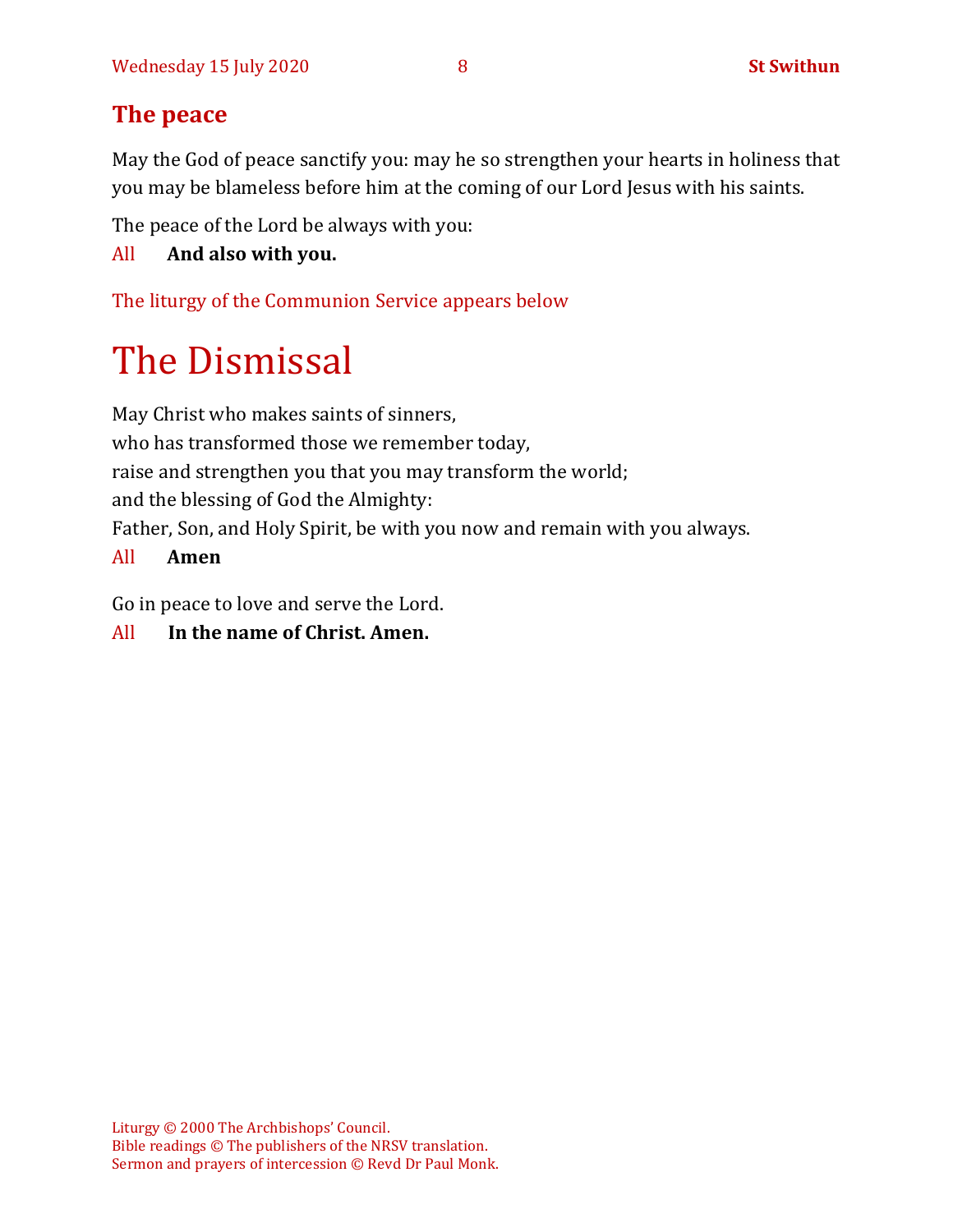# The Liturgy of the Sacrament

# Eucharistic Prayer (prayer E)

The Lord be with you

#### All **and also with you.**

Lift up your hearts.

#### All **We lift them to the Lord.**

Let us give thanks to the Lord our God.

#### All **It is right to give thanks and praise.**

It is truly right and just,

our duty and our salvation,

always and everywhere to give you thanks,

Lord, holy Father,

almighty and eternal God,

whose mercy is no less than His power,

to preach the Gospel to everyone, through Christ, our Lord.

In the garden He appeared to \*\*,

who loved him in life, who witnessed his death on the cross,

who sought him as he lay in the tomb,

who was the first to adore him when he rose from the dead,

and whose apostolic duty was honoured by the apostles,

so that the good news of life might reach the ends of the earth.

And so Lord, with all the Angels and Saints,

we, too, give you thanks,

as in exultation we acclaim:

All **Holy, holy, holy Lord, God of power and might, heaven and earth are full of your glory. Hosanna in the highest. Blessed is he who comes in the name of the Lord. Hosanna in the highest.**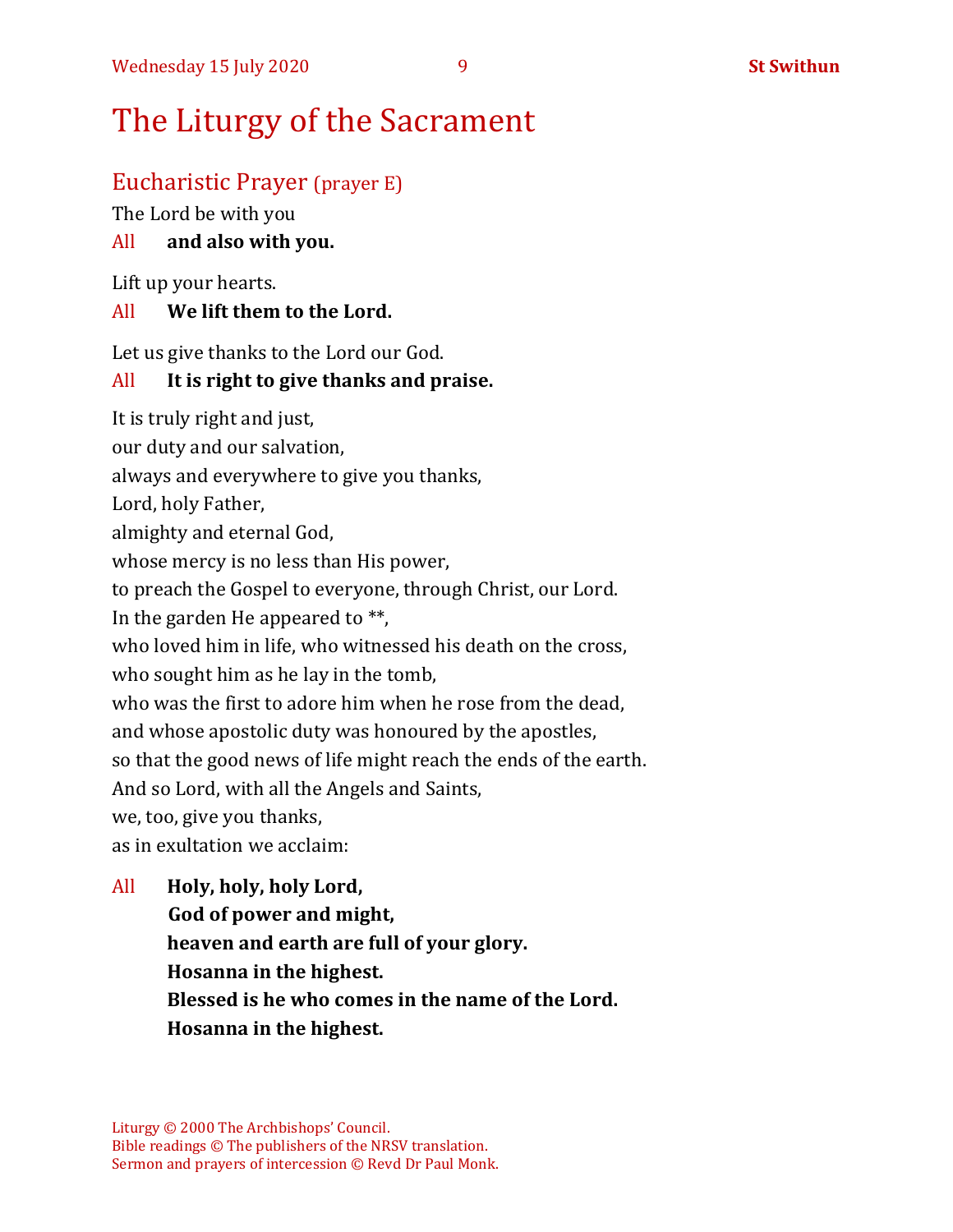We praise and bless you, loving Father, through Jesus Christ, our Lord; and as we obey his command, send your Holy Spirit, that broken bread and wine outpoured may be for us the body and blood of your dear Son.

On the night before he died he had supper with his friends and, taking bread, he praised you. He broke the bread, gave it to them and said: Take, eat; this is my body which is given for you; do this in remembrance of me.

When supper was ended he took the cup of wine. Again he praised you, gave it to them and said: Drink this, all of you; this is my blood of the new covenant, which is shed for you and for many for the forgiveness of sins. Do this, as often as you drink it, in remembrance of me.

So, Father, we remember all that Jesus did, in him we plead with confidence his sacrifice made once for all upon the cross. Bringing before you the bread of life and cup of salvation, we proclaim his death and resurrection until he comes in glory.

Great is the mystery of faith:

All **Christ has died. Christ is risen. Christ will come again.**

Lord of all life, help us to work together for that day when your kingdom comes and justice and mercy will be seen in all the earth.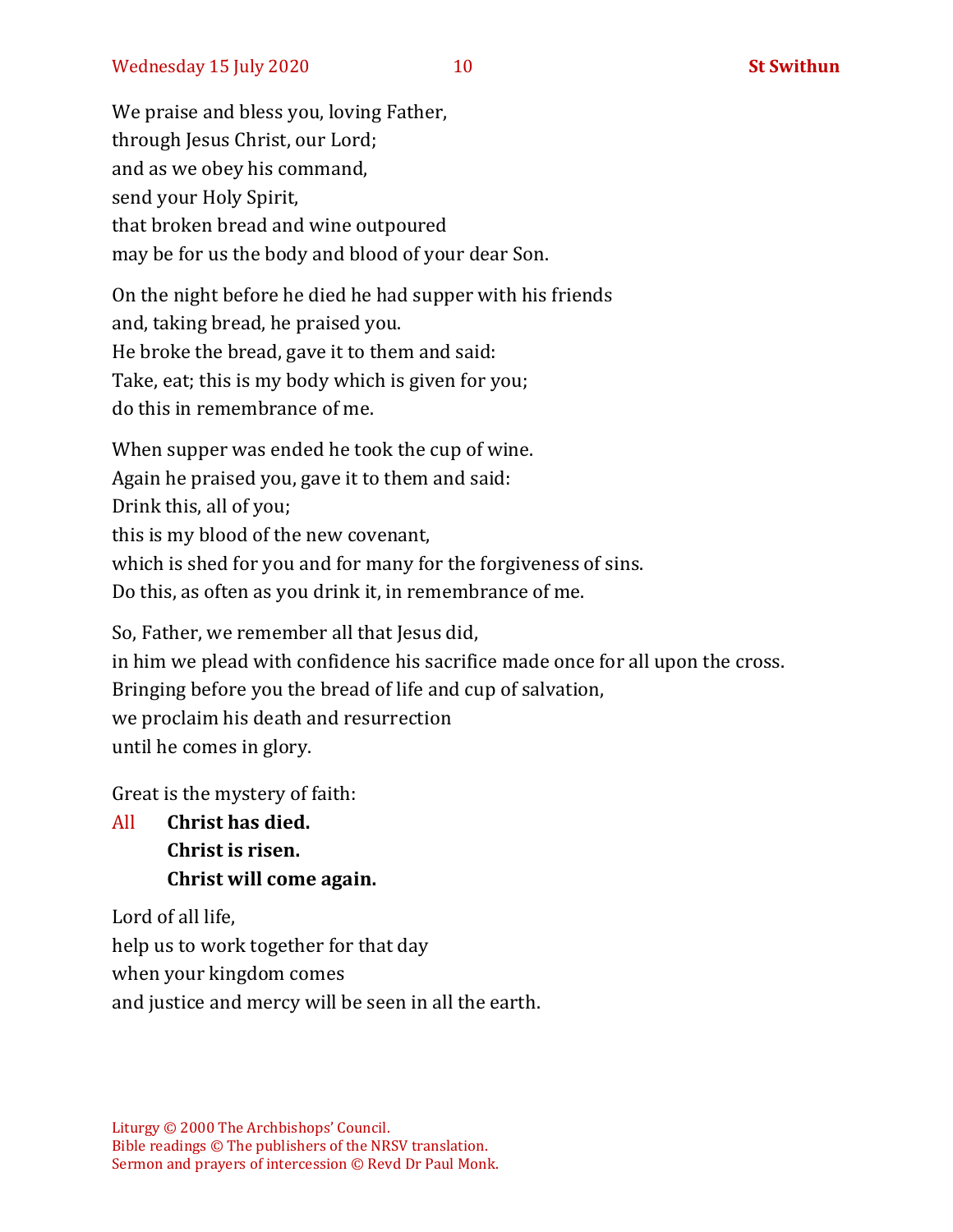Look with favour on your people, gather us in your loving arms and bring us with St Swithun and all the saints to feast at your table in heaven.

Through Christ, and with Christ, and in Christ, in the unity of the Holy Spirit, all honour and glory are yours, O loving Father, for ever and ever.

All **Amen.**

## The Lord's Prayer

As our Saviour taught us, so we pray

All **Our Father in heaven, hallowed be your name, your kingdom come, your will be done, on earth as in heaven. Give us today our daily bread. Forgive us our sins as we forgive those who sin against us. Lead us not into temptation but deliver us from evil. For the kingdom, the power, and the glory are yours now and for ever. Amen.**

## Breaking of the Bread

We break this bread to share in the body of Christ.

All **Though we are many, we are one body, because we all share in one bread.**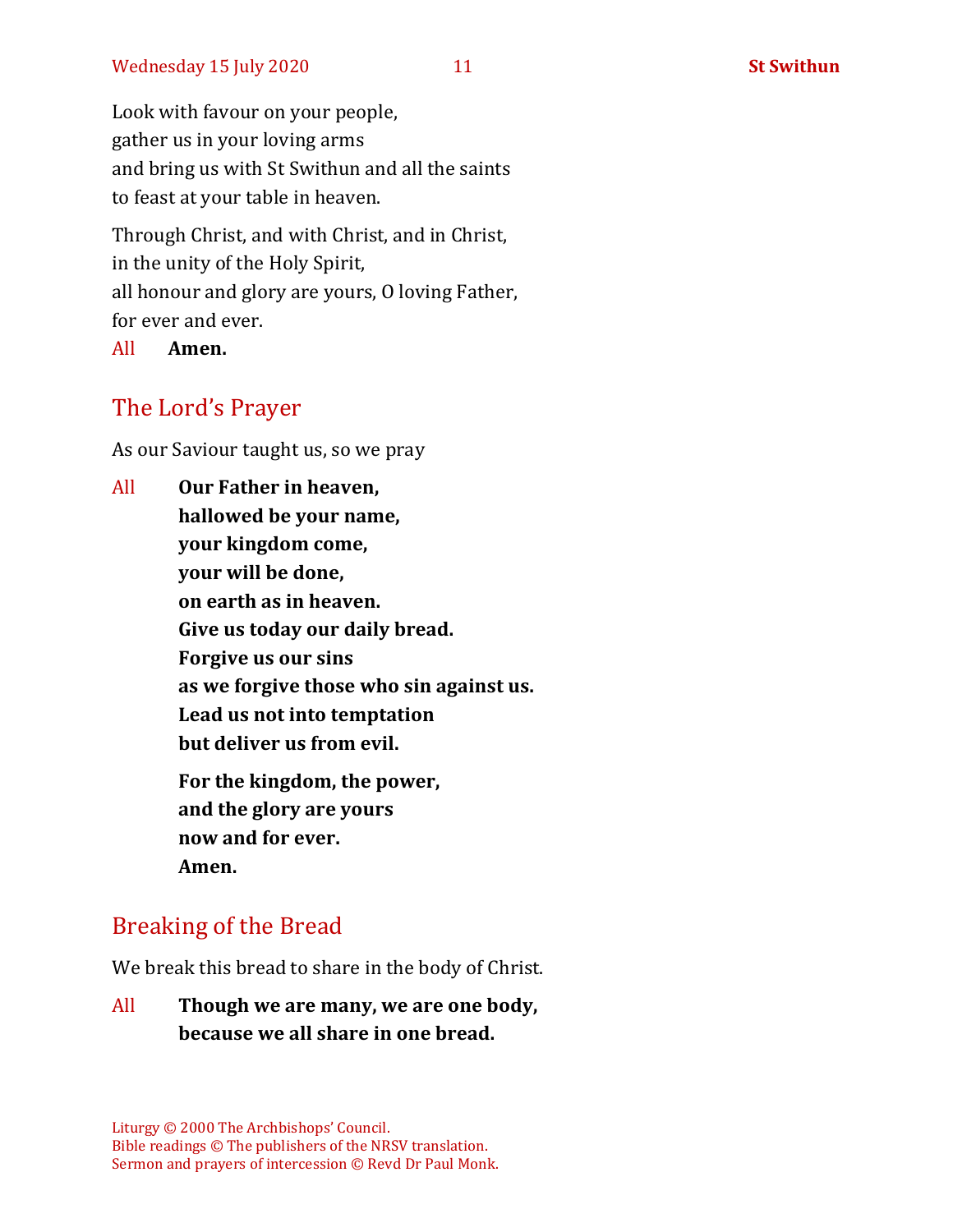All **Lamb of God,**

**you take away the sin of the world, have mercy on us. Lamb of God, you take away the sin of the world, have mercy on us.**

**Lamb of God, you take away the sin of the world, grant us peace.**

Draw near with faith.

Receive the body of our Lord Jesus Christ which he gave for you, and his blood which he shed for you. Eat and drink in remembrance that he died for you, and feed on him in your hearts by faith with thanksgiving.

#### All **We do not presume**

**to come to this your table, merciful Lord, trusting in our own righteousness, but in your manifold and great mercies. We are not worthy so much as to gather up the crumbs under your table. But you are the same Lord whose nature is always to have mercy. Grant us therefore, gracious Lord, so to eat the flesh of your dear Son Jesus Christ and to drink his blood, that our sinful bodies may be made clean by his body and our souls washed through his most precious blood, and that we may evermore dwell in him, and he in us. Amen.**